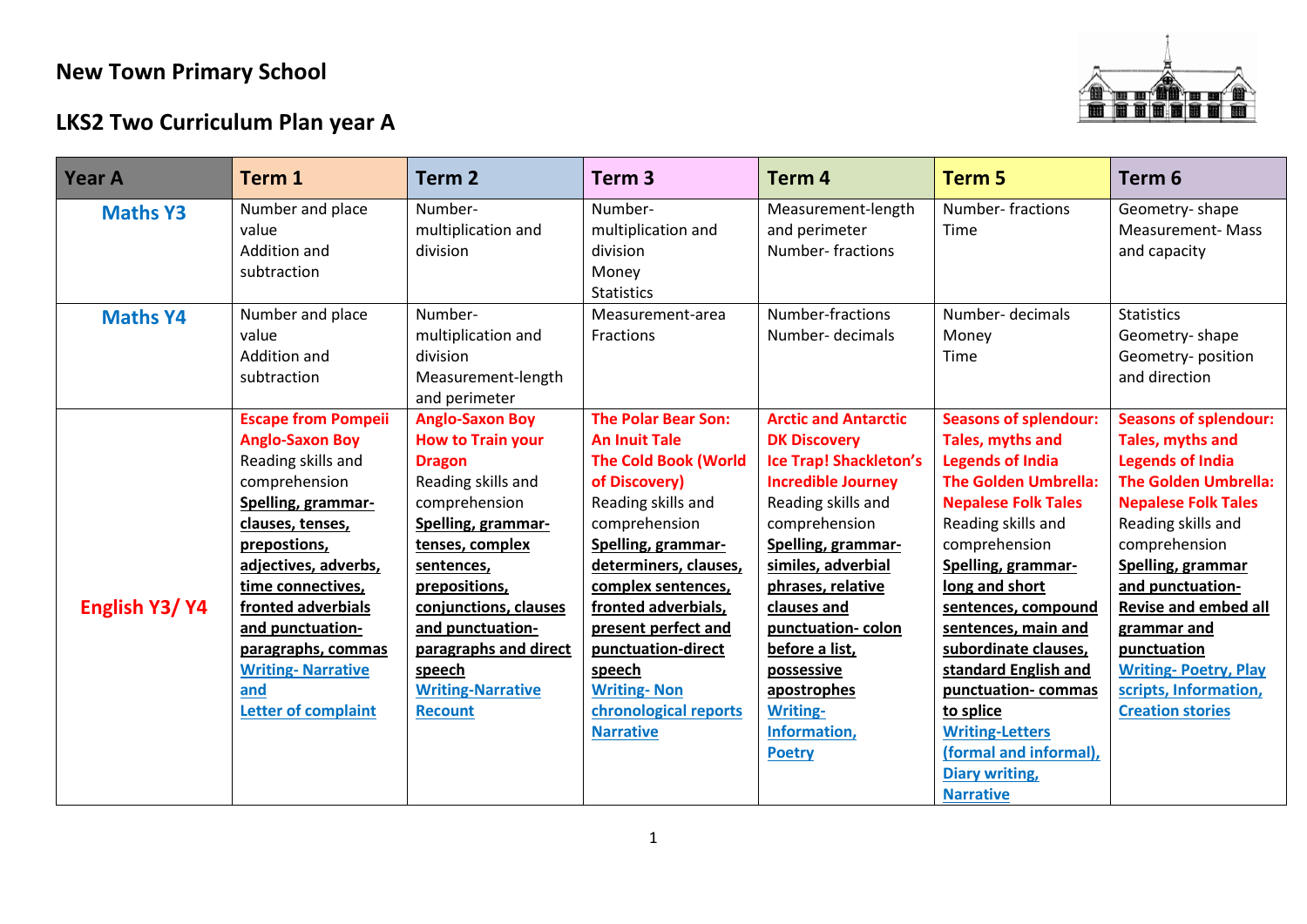| <b>Topic Heading</b>        | <b>Invaders and Settlers</b>                                                                  | <b>Frozen Kingdom</b>                                                                                                                                                                                                                                                                                                                                                                                                                                                                                                                                                        | <b>The Silk Roads</b><br><b>India and Pakistan</b>                                                                                                                                                                                                                                                                                                                                                                                         |  |
|-----------------------------|-----------------------------------------------------------------------------------------------|------------------------------------------------------------------------------------------------------------------------------------------------------------------------------------------------------------------------------------------------------------------------------------------------------------------------------------------------------------------------------------------------------------------------------------------------------------------------------------------------------------------------------------------------------------------------------|--------------------------------------------------------------------------------------------------------------------------------------------------------------------------------------------------------------------------------------------------------------------------------------------------------------------------------------------------------------------------------------------------------------------------------------------|--|
| A memorable<br>experience   | <b>Saxon Day</b>                                                                              | <b>David Attenborough Documentary</b><br>about the Frozen Planet.                                                                                                                                                                                                                                                                                                                                                                                                                                                                                                            | <b>Around Asia in a day!</b>                                                                                                                                                                                                                                                                                                                                                                                                               |  |
| An innovative<br>challenge  | <b>Make an Anglo Saxon Roundhouse</b>                                                         | <b>Make an igloo using ice</b>                                                                                                                                                                                                                                                                                                                                                                                                                                                                                                                                               | Learn an Asian dance.                                                                                                                                                                                                                                                                                                                                                                                                                      |  |
| A book to read              | There's a Viking in my Bed and Other<br><b>Stories by Jeremy Strong</b>                       | <b>The Rainbow Bear by Michael</b><br><b>Morpurgo</b>                                                                                                                                                                                                                                                                                                                                                                                                                                                                                                                        | <b>Crane Boy by Diana Cohn</b>                                                                                                                                                                                                                                                                                                                                                                                                             |  |
| Something to<br>investigate | How many different rocks can you<br>find in the environment? Are they<br>man-made or natural? | How is global warming affecting<br>Innuit people?                                                                                                                                                                                                                                                                                                                                                                                                                                                                                                                            | <b>Collect information from family or</b><br>friends about life in Asia.                                                                                                                                                                                                                                                                                                                                                                   |  |
| Parental<br>engagement      | <b>Exhibition</b>                                                                             | <b>Stay and Learn session.</b>                                                                                                                                                                                                                                                                                                                                                                                                                                                                                                                                               | 'Asian Street Food Festival'                                                                                                                                                                                                                                                                                                                                                                                                               |  |
| Geography                   |                                                                                               | Pupils should be taught to<br>-understand geographical similarities and<br>differences through the study of human and<br>physical geography of a region of the United<br>Kingdom and a region within North America<br>-use the eight points of a compass, four and six-<br>figure grid references, symbols and key<br>(including the use of Ordnance Survey maps) to<br>build their knowledge of the United Kingdom<br>and the wider world<br>How does the extreme climate affect the<br>people of Arctic Canada (North America)<br>What is similar/ different to our lives? | Pupils should be taught how to:<br>- use maps, atlases, globes and<br>digital/computer mapping to locate countries<br>and describe features studied<br>-about human geography, including: types of<br>settlement and land use, economic activity<br>including trade links, and the distribution of<br>natural resources including energy, food,<br>minerals and water<br>What is life like for the people of India, Pakistan<br>and Nepal? |  |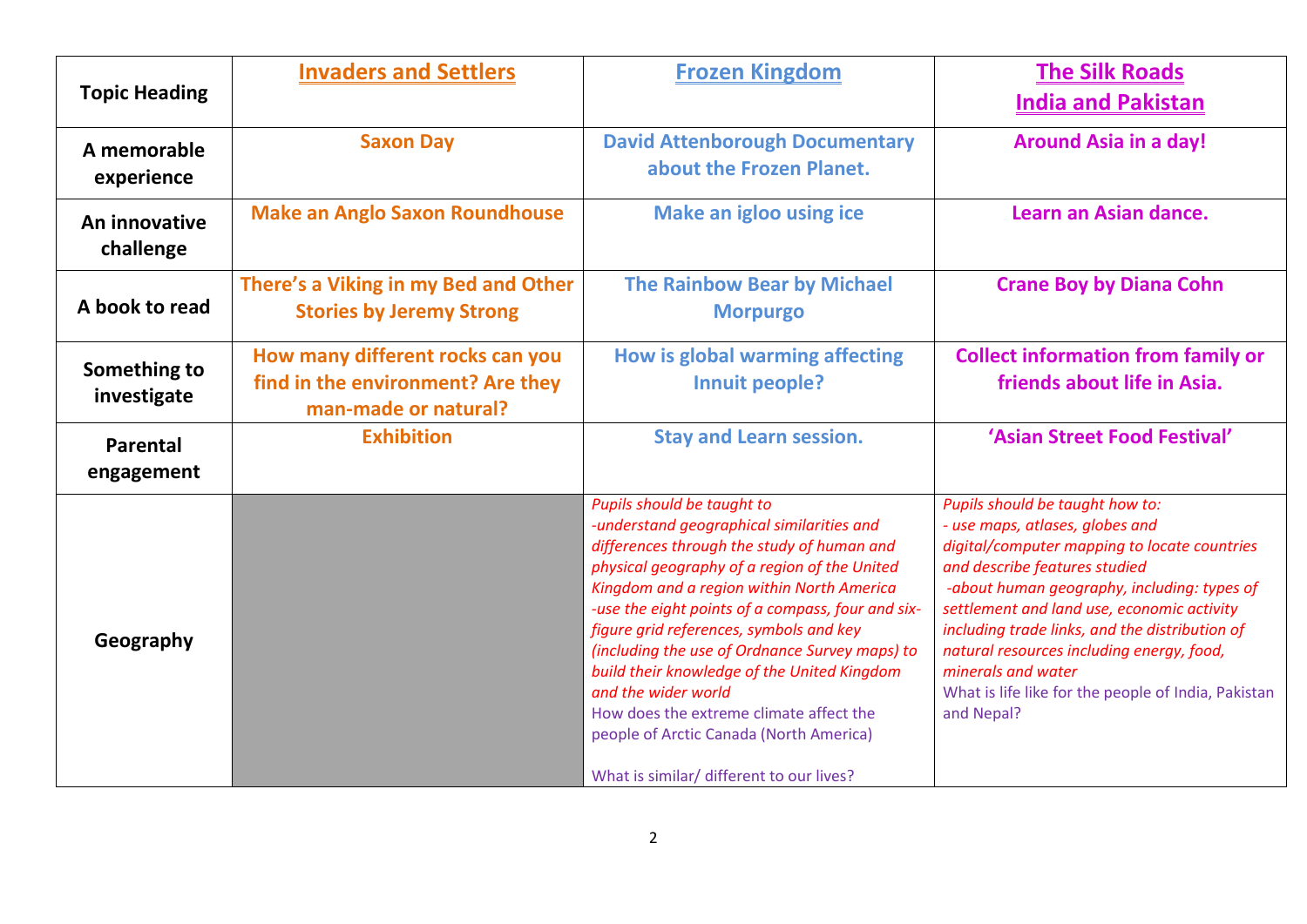| These aspects of the<br>geography curriculum<br>should be taught<br>throughout the unit | Pupils should extend their knowledge and understanding beyond the local area to include the United Kingdom and Europe, North and South America.<br>This will include the location and characteristics of a range of the world's most significant human and physical features. They should develop their use<br>of geographical knowledge, understanding and skills to enhance their locational and place knowledge.                                                                                                                                                                                                                                                                                              |                                                                                                                                                                                                                                                                                                                                        |                                                                                                                                                                                                                                                                                                                                                                                                                                                                      |  |  |  |
|-----------------------------------------------------------------------------------------|------------------------------------------------------------------------------------------------------------------------------------------------------------------------------------------------------------------------------------------------------------------------------------------------------------------------------------------------------------------------------------------------------------------------------------------------------------------------------------------------------------------------------------------------------------------------------------------------------------------------------------------------------------------------------------------------------------------|----------------------------------------------------------------------------------------------------------------------------------------------------------------------------------------------------------------------------------------------------------------------------------------------------------------------------------------|----------------------------------------------------------------------------------------------------------------------------------------------------------------------------------------------------------------------------------------------------------------------------------------------------------------------------------------------------------------------------------------------------------------------------------------------------------------------|--|--|--|
| <b>History</b>                                                                          | Pupils should be taught about: the Roman<br><b>Empire and its impact on Britain</b><br>Pupils should be taught about--Britain's<br>settlement by Anglo-Saxons and Scots<br>-the Viking and Anglo-Saxon struggle for the<br>Kingdom of England to the time of Edward the<br>Confessor                                                                                                                                                                                                                                                                                                                                                                                                                             | No history this term                                                                                                                                                                                                                                                                                                                   | Pupils should be taight about: the achievements<br>of the earliest civilizations $-$ an overview of<br>where and when the first civilizations appeared<br>and a depth study The Indus Valley<br>What can we find out about the early history of<br>India and surrounding area including the Indus<br>Valley?                                                                                                                                                         |  |  |  |
| These aspects of the<br>history curriculum<br>should be taught<br>throughout the unit   | Pupils should continue to develop a chronologically secure knowledge and understanding of British, local and world history, establishing clear<br>narratives within and across the periods they study. They should note connections, contrasts and trends over time and develop the appropriate use of<br>historical terms. They should regularly address and sometimes devise historically valid questions about change, cause, similarity and difference, and<br>significance. They should construct informed responses that involve thoughtful selection and organisation of relevant historical information. They<br>should understand how our knowledge of the past is constructed from a range of sources. |                                                                                                                                                                                                                                                                                                                                        |                                                                                                                                                                                                                                                                                                                                                                                                                                                                      |  |  |  |
| Art                                                                                     | Pupils should be taught to:<br>create sketch books to record their<br>observations and use them to review and revisit<br>ideas<br>develop their techniques, including their control<br>and their use of materials, with creativity,<br>experimentation and an increasing awareness<br>of different kinds of art, craft and design.<br>to improve their mastery of art and design<br>techniques, including drawing, painting and<br>sculpture with a range of materials [for<br>example, pencil, charcoal, paint, clay]<br>How did the Romans decorate their homes and<br>public buildings using tiles?<br>Can you design and make tiles that fit together<br>to make a mosaic?                                   | Pupils should be taught to develop their<br>techniques, including their control and their use<br>of materials, with creativity, experimentation<br>and an increasing awareness of different kinds<br>of art, craft and design.<br>How is pattern and colour important to the<br>Inuit people<br>What is the significance of Inuit Art? | Pupils should be taught: to create sketch books<br>to record their observations and use them to<br>review and revisit ideas<br>Pupils should be taught to develop their<br>techniques, including their control and their use<br>of materials, with creativity, experimentation<br>and an increasing awareness of different kinds<br>of art, craft and design.<br>What techniques and materials are and were<br>important to the art of India, Pakistan and<br>Nepal? |  |  |  |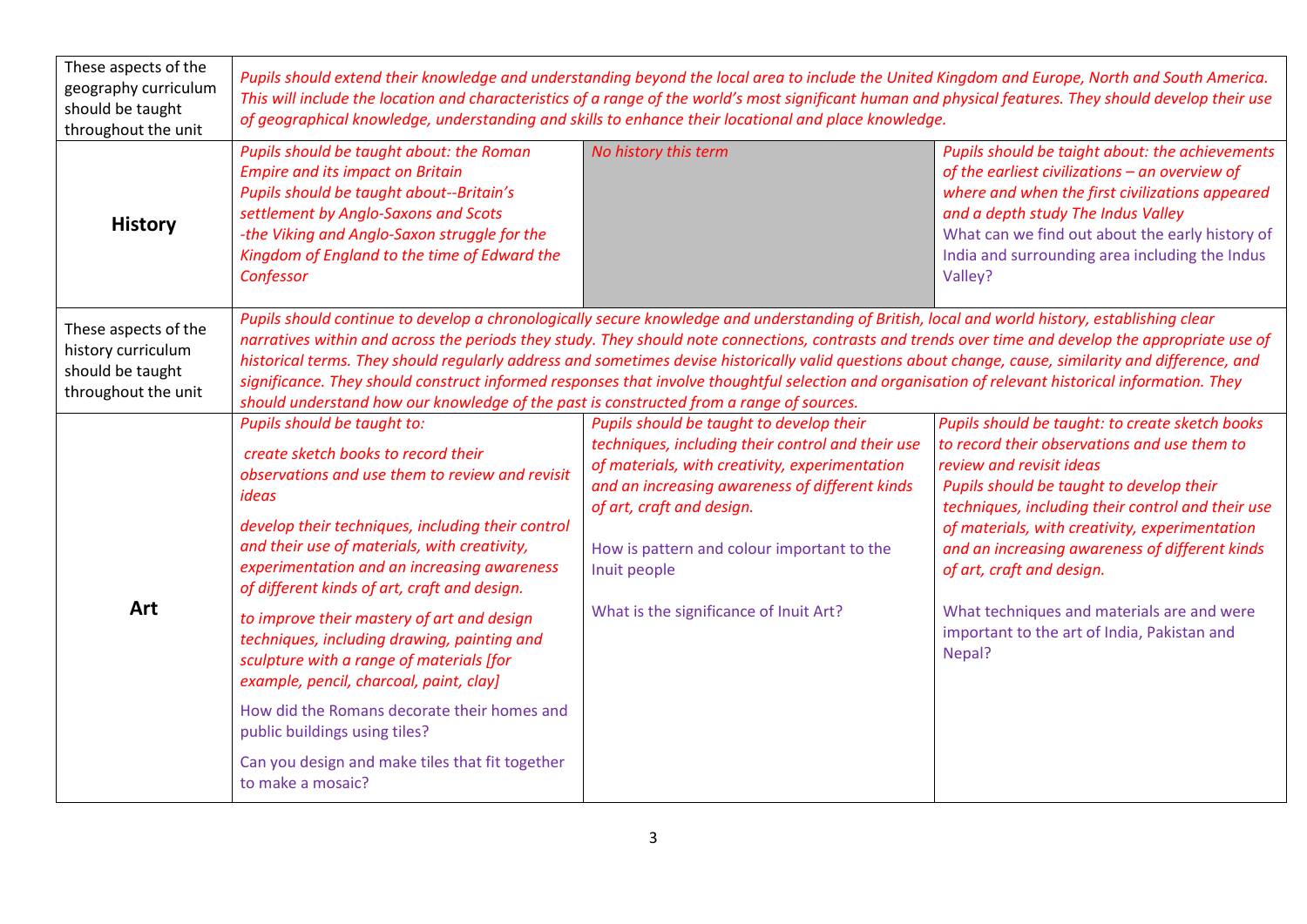| These aspects of the<br>art curriculum should<br>be taught throughout<br>the unit | increasing awareness of different kinds of art, craft and design.                                                                                                                                                                                                                                                                                                                                                                                                                                                                                                                                                                                                                                                                                                                                                                                                                                                                                                                                                                                                                                                                                                                                                                                                                                                                                                                                                                                                                                                                                                                 | Pupils should be taught to develop their techniques, including their control and their use of materials, with creativity, experimentation and an                                                                |                                                                                                                                                                                                                                           |  |  |
|-----------------------------------------------------------------------------------|-----------------------------------------------------------------------------------------------------------------------------------------------------------------------------------------------------------------------------------------------------------------------------------------------------------------------------------------------------------------------------------------------------------------------------------------------------------------------------------------------------------------------------------------------------------------------------------------------------------------------------------------------------------------------------------------------------------------------------------------------------------------------------------------------------------------------------------------------------------------------------------------------------------------------------------------------------------------------------------------------------------------------------------------------------------------------------------------------------------------------------------------------------------------------------------------------------------------------------------------------------------------------------------------------------------------------------------------------------------------------------------------------------------------------------------------------------------------------------------------------------------------------------------------------------------------------------------|-----------------------------------------------------------------------------------------------------------------------------------------------------------------------------------------------------------------|-------------------------------------------------------------------------------------------------------------------------------------------------------------------------------------------------------------------------------------------|--|--|
| <b>DT</b>                                                                         |                                                                                                                                                                                                                                                                                                                                                                                                                                                                                                                                                                                                                                                                                                                                                                                                                                                                                                                                                                                                                                                                                                                                                                                                                                                                                                                                                                                                                                                                                                                                                                                   |                                                                                                                                                                                                                 | Can you design and sell some food that you<br>could sell at a street market?                                                                                                                                                              |  |  |
| These aspects of the<br>DT curriculum<br>should be taught<br>throughout the unit  | <b>Design</b><br>use research and develop design criteria to inform the design of innovative, functional, appealing products that are fit for purpose, aimed at particular<br>individuals or groups<br>generate, develop, model and communicate their ideas through discussion, annotated sketches, cross-sectional and exploded diagrams, prototypes,<br>pattern pieces and computer-aided design<br><b>Make</b><br>select from and use a wider range of tools and equipment to perform practical tasks [for example, cutting, shaping, joining and finishing], accurately<br>select from and use a wider range of materials and components, including construction materials, textiles and ingredients, according to their<br>functional properties and aesthetic qualities<br><b>Evaluate</b><br>investigate and analyse a range of existing products<br>evaluate their ideas and products against their own design criteria and consider the views of others to improve their work<br>understand how key events and individuals in design and technology have helped shape the world<br><b>Technical knowledge</b><br>apply their understanding of how to strengthen, stiffen and reinforce more complex structures<br>understand and use mechanical systems in their products [for example, gears, pulleys, cams, levers and linkages]<br>understand and use electrical systems in their products [for example, series circuits incorporating switches, bulbs, buzzers and motors]<br>Apply their understanding of computing to program, monitor and control their products. |                                                                                                                                                                                                                 |                                                                                                                                                                                                                                           |  |  |
| <b>Science</b>                                                                    | Pupils should be taught to:<br>-compare and group together different kinds of<br>rocks on the basis of their appearance and<br>simple physical properties<br>-describe in simple terms how fossils are formed<br>when things that have lived are trapped within<br>rock                                                                                                                                                                                                                                                                                                                                                                                                                                                                                                                                                                                                                                                                                                                                                                                                                                                                                                                                                                                                                                                                                                                                                                                                                                                                                                           | Pupils should be taught to:<br>-identify that animals, including humans, need<br>the right types and amount of nutrition, and<br>that they cannot make their own food; they get<br>nutrition from what they eat | Pupils should be taught to:<br>-identify common appliances that run on<br>electricity<br>-construct a simple series electrical circuit,<br>identifying and naming its basic parts, including<br>cells, wires, bulbs, switches and buzzers |  |  |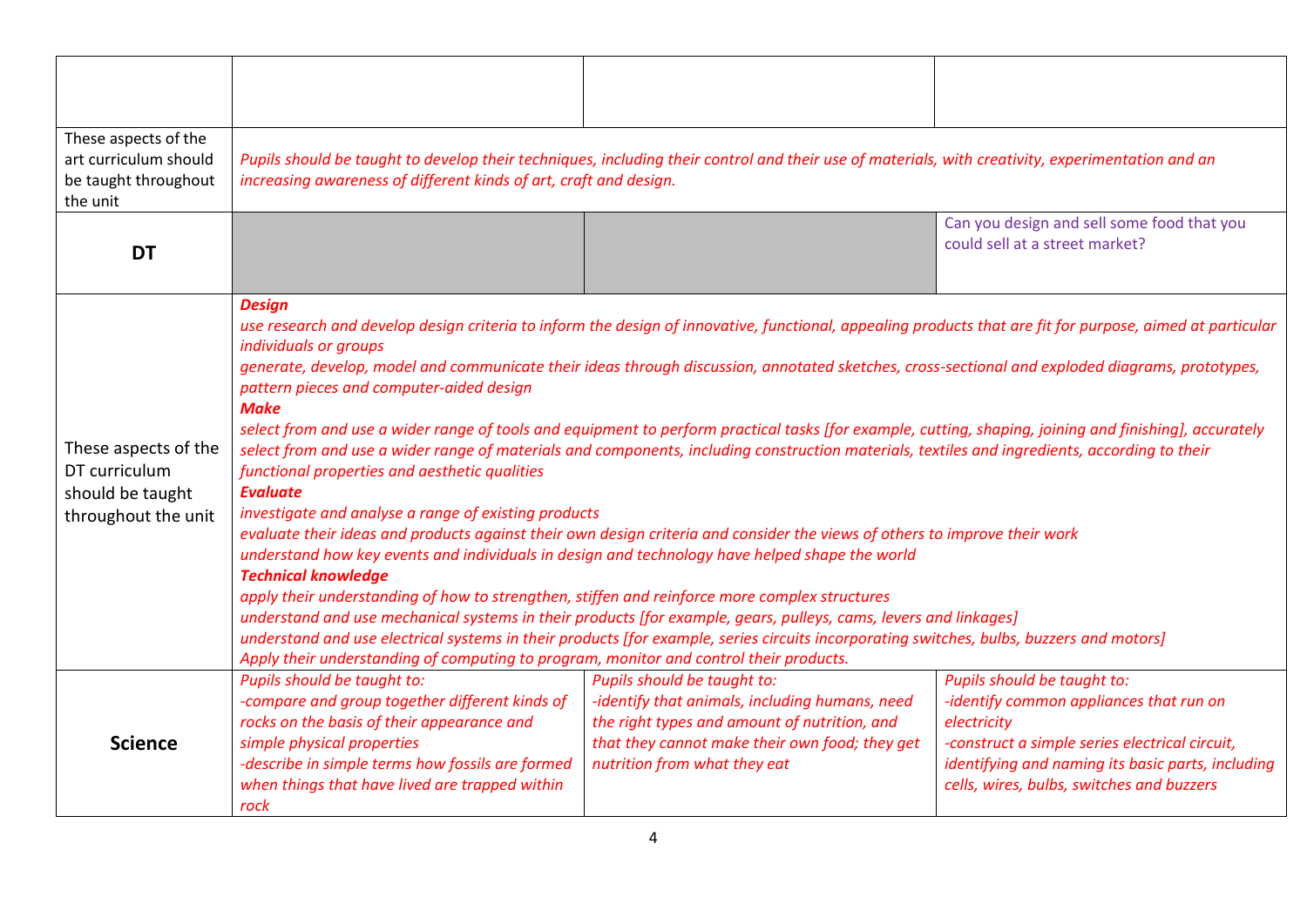|                                                                               | -recognise that soils are made from rocks and<br>organic matter.<br><b>Rocks 3C</b><br>Pupils should be taught to: compare and group<br>materials together, according to whether they<br>are solids, liquids or gases<br>-observe that some materials change state<br>when they are heated or cooled, and measure<br>or research the temperature at which this<br>happens in degrees Celsius (°C)<br>-identify the part played by evaporation and<br>condensation in the water cycle and associate<br>the rate of evaporation with temperature.<br><b>States of matter 4C</b>                                                                                                                                                                                                                                                                                                                                                   | -identify that humans and some other animals<br>have skeletons and muscles for support,<br>protection and movement.<br>-describe the simple functions of the basic parts<br>of the digestive system in humans<br>-identify the different types of teeth in humans<br>and their simple functions<br>-construct and interpret a variety of food<br>chains, identifying producers, predators and<br>prey.<br><b>Animals Including Humans-3B and 4B combined</b> | -identify whether or not a lamp will light in a<br>simple series circuit, based on whether or not<br>the lamp is part of a complete loop with a<br>battery<br>-recognise that a switch opens and closes a<br>circuit and associate this with whether or not a<br>lamp lights in a simple series circuit<br>-recognise some common conductors and<br>insulators, and associate metals with being<br>good conductors.<br><b>Electricity 4E</b><br>Pupils should be taught to:<br>-identify how sounds are made, associating<br>some of them with something vibrating<br>-recognise that vibrations from sounds travel<br>through a medium to the ear<br>-find patterns between the pitch of a sound and<br>features of the object that produced it<br>-find patterns between the volume of a sound<br>and the strength of the vibrations that<br>produced it<br>-recognise that sounds get fainter as the<br>distance from the sound source increases.<br>Sound 4D |  |  |
|-------------------------------------------------------------------------------|---------------------------------------------------------------------------------------------------------------------------------------------------------------------------------------------------------------------------------------------------------------------------------------------------------------------------------------------------------------------------------------------------------------------------------------------------------------------------------------------------------------------------------------------------------------------------------------------------------------------------------------------------------------------------------------------------------------------------------------------------------------------------------------------------------------------------------------------------------------------------------------------------------------------------------|--------------------------------------------------------------------------------------------------------------------------------------------------------------------------------------------------------------------------------------------------------------------------------------------------------------------------------------------------------------------------------------------------------------------------------------------------------------|------------------------------------------------------------------------------------------------------------------------------------------------------------------------------------------------------------------------------------------------------------------------------------------------------------------------------------------------------------------------------------------------------------------------------------------------------------------------------------------------------------------------------------------------------------------------------------------------------------------------------------------------------------------------------------------------------------------------------------------------------------------------------------------------------------------------------------------------------------------------------------------------------------------------------------------------------------------|--|--|
| These aspects of<br>science should run as<br>a thread through all<br>teaching | During years 3 and 4, pupils should be taught to use the following practical scientific methods, processes and skills through the teaching of the<br>programme of study content:<br>-asking relevant questions and using different types of scientific enquiries to answer them<br>-setting up simple practical enquiries, comparative and fair tests<br>-making systematic and careful observations and, where appropriate, taking accurate measurements using standard units, using a range of<br>equipment, including thermometers and data loggers<br>-gathering, recording, classifying and presenting data in a variety of ways to help in answering questions<br>-recording findings using simple scientific language, drawings, labelled diagrams, keys, bar charts, and tables<br>-reporting on findings from enquiries, including oral and written explanations, displays or presentations of results and conclusions |                                                                                                                                                                                                                                                                                                                                                                                                                                                              |                                                                                                                                                                                                                                                                                                                                                                                                                                                                                                                                                                                                                                                                                                                                                                                                                                                                                                                                                                  |  |  |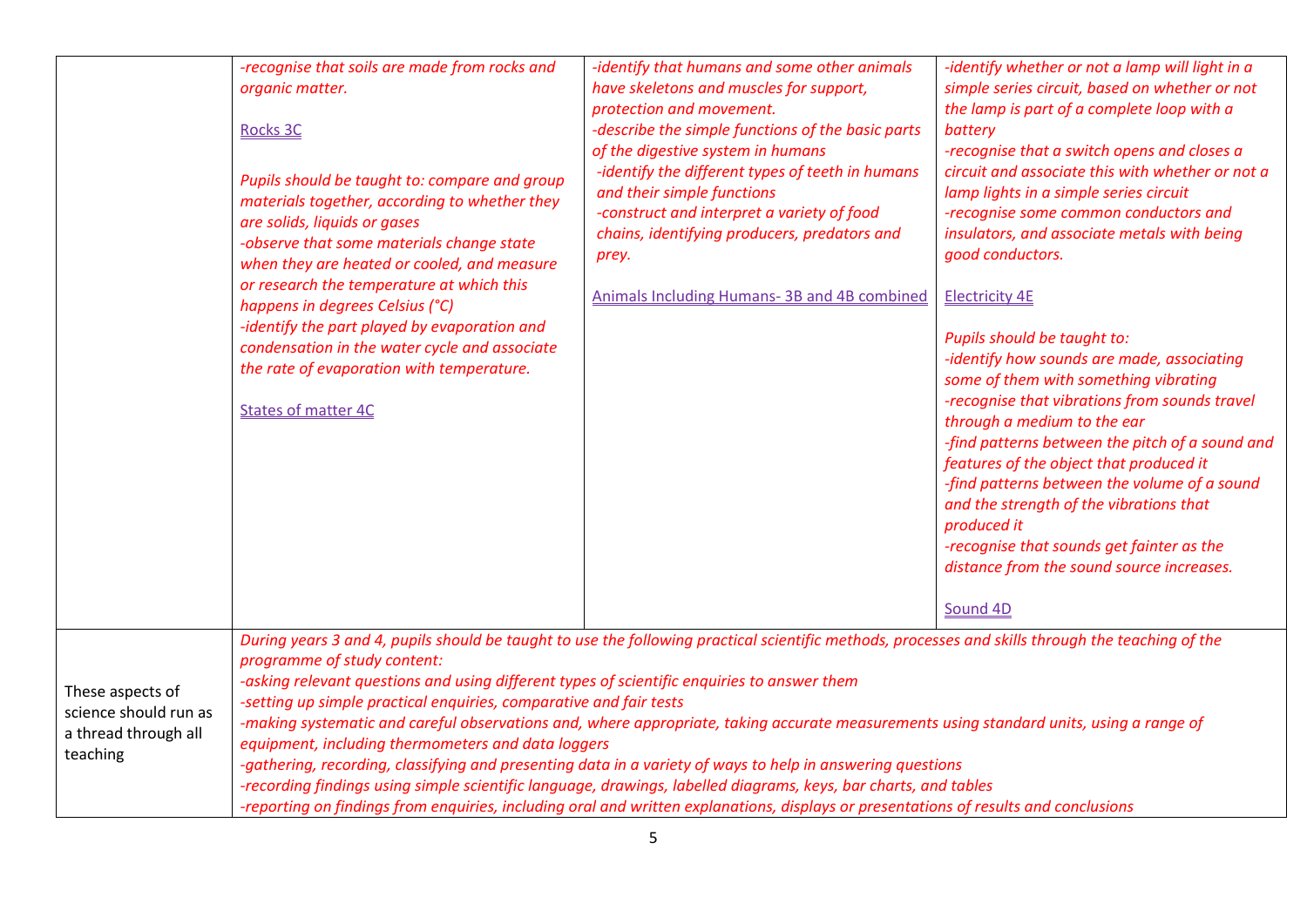|                                                                 | -using results to draw simple conclusions, make predictions for new values, suggest improvements and raise further questions<br>-identifying differences, similarities or changes related to simple scientific ideas and processes<br>-using straightforward scientific evidence to answer questions or to support their findings.                                                                                                  |                                                                                                                                                                                                                                                                                                                                                                                                                                                    |                                                                                                                                                                                                                                                                                                       |                                                                                                                                                                                                                                                                                                                                                                                                                                                                                                                                                                 |                                                                                                                                                                                                                                                                            |                                                                                                                                                                                                                                                                                                                                                                    |
|-----------------------------------------------------------------|-------------------------------------------------------------------------------------------------------------------------------------------------------------------------------------------------------------------------------------------------------------------------------------------------------------------------------------------------------------------------------------------------------------------------------------|----------------------------------------------------------------------------------------------------------------------------------------------------------------------------------------------------------------------------------------------------------------------------------------------------------------------------------------------------------------------------------------------------------------------------------------------------|-------------------------------------------------------------------------------------------------------------------------------------------------------------------------------------------------------------------------------------------------------------------------------------------------------|-----------------------------------------------------------------------------------------------------------------------------------------------------------------------------------------------------------------------------------------------------------------------------------------------------------------------------------------------------------------------------------------------------------------------------------------------------------------------------------------------------------------------------------------------------------------|----------------------------------------------------------------------------------------------------------------------------------------------------------------------------------------------------------------------------------------------------------------------------|--------------------------------------------------------------------------------------------------------------------------------------------------------------------------------------------------------------------------------------------------------------------------------------------------------------------------------------------------------------------|
| <b>PE</b>                                                       | <b>Pupils should be</b><br>taught to-use running,<br>jumping, throwing and<br>catching in isolation<br>and in combination<br>-play competitive<br>games, modified<br>where appropriate<br>and apply basic<br>principles suitable for<br>attacking and<br>defending<br>-develop flexibility,<br>strength, technique,<br>control and -perform<br>dances using a range<br>of movement patterns<br>The above will be<br>learnt through: | <b>Pupils should be</b><br>taught to-use running,<br>jumping, throwing and<br>catching in isolation<br>and in combination<br>-play competitive<br>games, modified<br>where appropriate<br>and apply basic<br>principles suitable for<br>attacking and<br>defending<br>-develop flexibility,<br>strength, technique,<br>control and -perform<br>dances using a range<br>of movement patterns<br>The above will be<br>learnt through: Gym/<br>Hockey | Pupils should be<br>taught to-use running,<br>jumping, throwing and<br>catching in isolation<br>and in combination<br>-develop flexibility,<br>strength, technique,<br>control and -perform<br>dances using a range<br>of movement patterns<br>The above will be<br>learnt through:<br>Dance/ Netball | Pupils should be<br>taught to-use running,<br>jumping, throwing and<br>catching in isolation<br>and in combination<br>-play competitive<br>games, modified<br>where appropriate<br>and apply basic<br>principles suitable for<br>attacking and<br>defending<br>-develop flexibility,<br>strength, technique,<br>control<br>The above will be<br>learnt through: Gym/<br>Football                                                                                                                                                                                | <b>Pupils should be</b><br>taught to-use running,<br>jumping, throwing and<br>catching in isolation<br>and in combination<br>-develop flexibility,<br>strength, technique,<br>control<br>The above will be<br>learnt through:<br>Athletics/ Striking and<br>fielding games | <b>Pupils should be</b><br>taught to: - develop<br>flexibility, strength,<br>technique, control and<br>-perform dances using<br>a range of movement<br>patterns<br>-take part in outdoor<br>and adventurous<br>activity challenges<br>both individually and<br>within a team<br>The above will be<br>learnt through:<br>Country Dance/<br><b>Outdoor Education</b> |
| Aspects of the PE NC<br>should be taught<br>throughout the year | Dance/Tennis                                                                                                                                                                                                                                                                                                                                                                                                                        |                                                                                                                                                                                                                                                                                                                                                                                                                                                    |                                                                                                                                                                                                                                                                                                       | Pupils should continue to apply and develop a broader range of skills, learning how to use them in different ways and to link them to make actions<br>and sequences of movement. They should enjoy communicating, collaborating and competing with each other. They should develop an understanding<br>of how to improve in different physical activities and sports and learn how to evaluate and recognise their own success.<br>Pupils should also compare their performances with previous ones and demonstrate improvement to achieve their personal best. |                                                                                                                                                                                                                                                                            |                                                                                                                                                                                                                                                                                                                                                                    |
| <b>RE</b>                                                       | Describe and make connections between different features of the religions and worldviews they study, discovering more about<br>celebrations, worship, pilgrimages and the rituals which mark important points in life, in order to reflect on their significance.                                                                                                                                                                   |                                                                                                                                                                                                                                                                                                                                                                                                                                                    |                                                                                                                                                                                                                                                                                                       |                                                                                                                                                                                                                                                                                                                                                                                                                                                                                                                                                                 |                                                                                                                                                                                                                                                                            |                                                                                                                                                                                                                                                                                                                                                                    |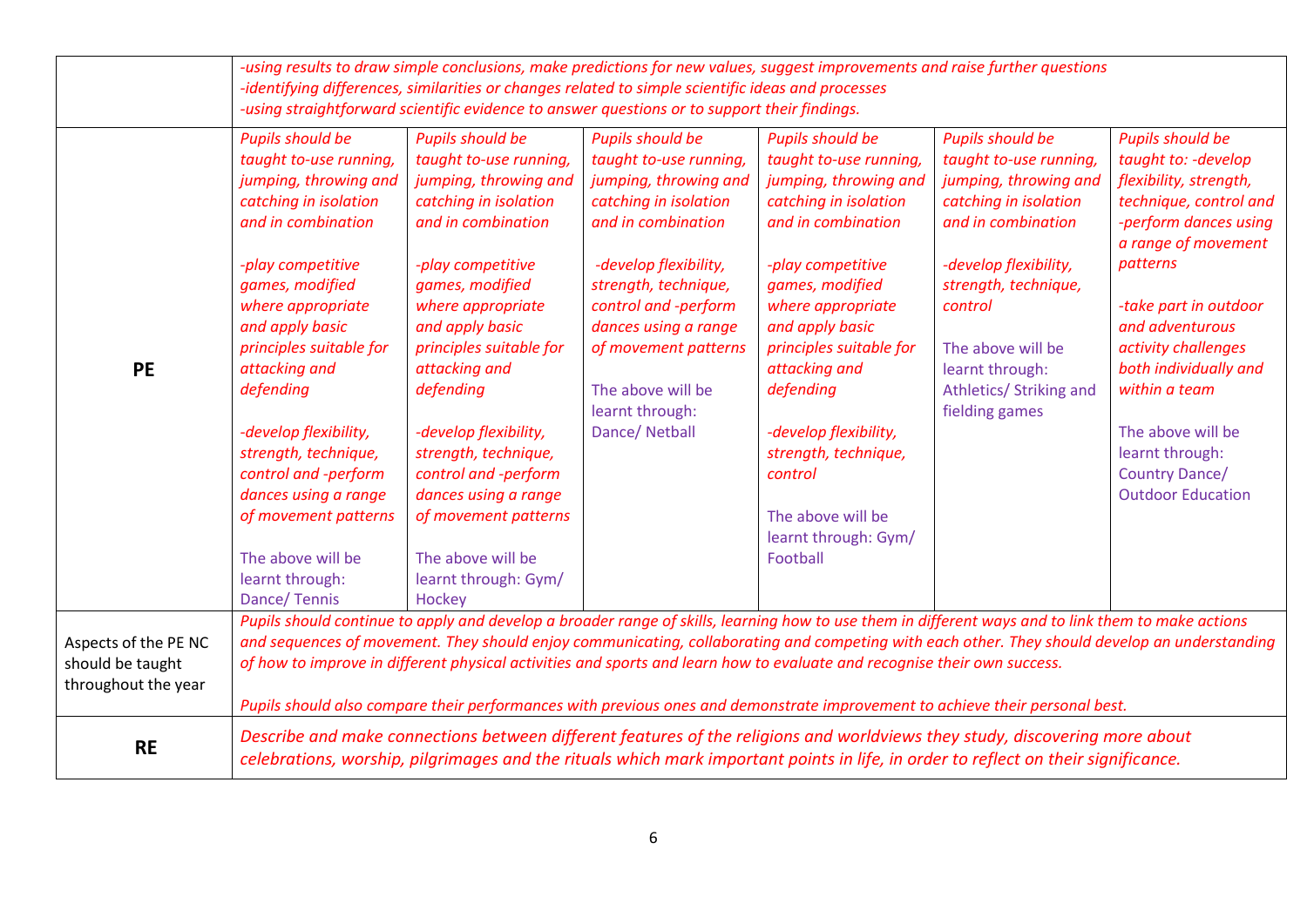| <b>Religion to be</b><br>studied                                                                            | <b>Judaism</b>                                                                                                                                                                                                                                                                                                                                                                                   |                                                                                                                                                                                                                                                                                                           | <b>Sikhism</b>                                                                                 |                                       | <b>Buddhism</b>                                                                                                                                                                                                                                                                                    |                                                                       |
|-------------------------------------------------------------------------------------------------------------|--------------------------------------------------------------------------------------------------------------------------------------------------------------------------------------------------------------------------------------------------------------------------------------------------------------------------------------------------------------------------------------------------|-----------------------------------------------------------------------------------------------------------------------------------------------------------------------------------------------------------------------------------------------------------------------------------------------------------|------------------------------------------------------------------------------------------------|---------------------------------------|----------------------------------------------------------------------------------------------------------------------------------------------------------------------------------------------------------------------------------------------------------------------------------------------------|-----------------------------------------------------------------------|
| For each religion<br>teach each of these<br>aspects-try to draw<br>comparisons as you                       | Coverage:<br>Recapping: Gods / religious books / festivals and celebrations as covered in KS1<br><b>New Coverage:</b><br><b>History of the religion</b>                                                                                                                                                                                                                                          |                                                                                                                                                                                                                                                                                                           |                                                                                                |                                       |                                                                                                                                                                                                                                                                                                    |                                                                       |
| build on knowledge                                                                                          | <b>Rites of passage</b>                                                                                                                                                                                                                                                                                                                                                                          | Where did the religion originate?<br>Who founded the religion?<br><b>Religious and Moral Stories</b><br>What is your favourite story and why? Can you name the religious stories from the relgion?                                                                                                        |                                                                                                |                                       |                                                                                                                                                                                                                                                                                                    |                                                                       |
|                                                                                                             | Marriage etc<br>What is a belief?<br>What are the main beliefs of the religion?<br><b>Places of Worship and Pilgrimages</b><br>What is a place of worship? What is the special place of worship for the religion? What is a pilgrimage? Does the religion have a sacred<br>place of pilgrimage? Where is it? What is the religious leader called?<br><b>Daily life</b><br>culture / dress / food |                                                                                                                                                                                                                                                                                                           |                                                                                                |                                       |                                                                                                                                                                                                                                                                                                    |                                                                       |
| <b>Computing</b>                                                                                            | <b>Basic skills</b><br><b>E.safety</b><br><b>Search Engines</b>                                                                                                                                                                                                                                                                                                                                  | <b>Espresso Coding:</b><br>programming                                                                                                                                                                                                                                                                    | <b>Software &amp; Digital</b><br><b>Devices:</b><br><b>PowerPoints with</b><br><i>pictures</i> | <b>Espresso Coding:</b><br>sequencing | <b>Networks: at home,</b><br>at school, www                                                                                                                                                                                                                                                        | <b>Espresso Coding:</b><br><b>Logical</b><br>reasoning/algorith<br>ms |
| <b>PSHME</b>                                                                                                | <b>Getting On and</b><br><b>Falling Out</b>                                                                                                                                                                                                                                                                                                                                                      | <b>Going for Goals</b>                                                                                                                                                                                                                                                                                    | Good to be me                                                                                  | <b>Relationships</b>                  | <b>Changes</b>                                                                                                                                                                                                                                                                                     | <b>Transition</b>                                                     |
| <b>Music</b><br>These aspects should<br>run as a thread<br>throughout all teaching<br>and learning of Music | Pupils should be taught to:<br>expression                                                                                                                                                                                                                                                                                                                                                        | composition, organising and manipulating ideas within musical structures and reproducing sounds from aural memory.<br>-improvise and compose music for a range of purposes using the inter-related dimensions of music<br>-listen with attention to detail and recall sounds with increasing aural memory |                                                                                                |                                       | Pupils should be taught tossing and play musically with increasing confidence and control. They should develop an understanding of musicical<br>-play and perform in solo and ensemble contexts, using their voices and playing musical instrument swith increasing accuracy, fluency, control and |                                                                       |